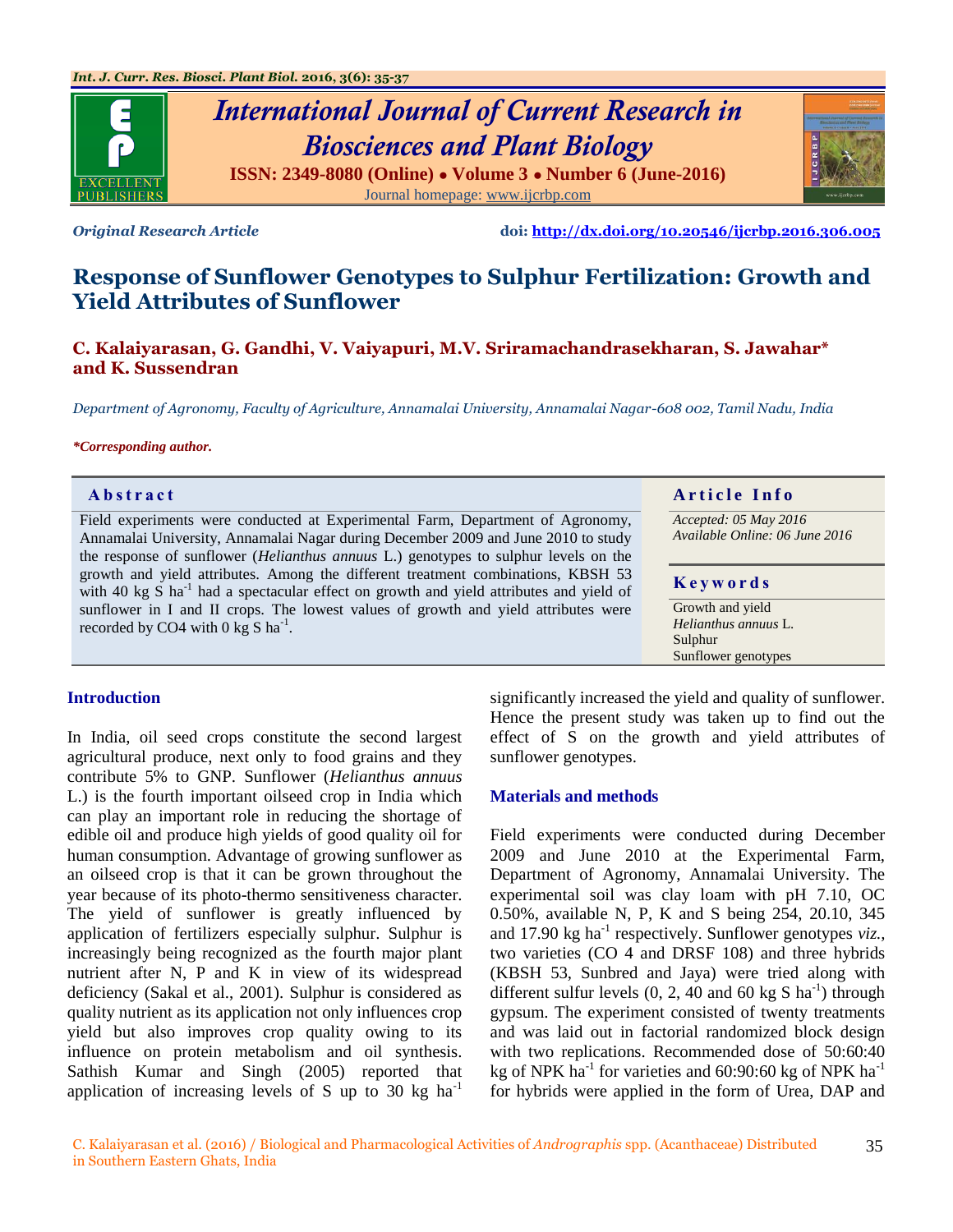KCl respectively. Half the dose of N and entire dose of P and K were applied basally. The remaining quantity of N was applied at 30 DAS.

## **Results and discussion**

## **Growth attributes (Table 1)**

The genotypes influenced the growth attributes *viz.,* plant height, LAI and DMP in both the crops. Among the different genotypes tried, KBSH 53 recorded the highest plant height at harvest (153.79 and 156.46 cm), leaf area index at flowering (4.53 and 4.61), dry matter production at harvest  $(5152 \text{ and } 5374 \text{ kg } \text{ha}^{-1})$ , total chlorophyll content (2.06 and 2.15) at flowering stage and brings earliness in 50 per cent flowering (49 and 50 days) in both the crops. This was closely followed by sunbred. CO 4 recorded lowest values of plant height, LAI, DMP, total chlorophyll and takes more days to 50% flowering in both the crops. This might be due to difference of genetic makeup (Martre et al., 2009).

Among the different levels of sulphur, application of S at 40 kg ha-1 recorded highest plant height at harvest (152 and 157 cm), leaf area index at flowering (4.49 and 4.57), dry matter production at harvest (5293 and 5468

kg ha<sup>-1</sup>), maximum total chlorophyll content at flowering stage (2.27 and 2.35) and brings earliness in days to 50% flowering (51.2 and 50.8 days) in both the crops. The lowest values for growth attributes were recorded in the plots received  $0 \text{ kg } S$  ha<sup>-1</sup> in both the crops. The increase in growth attributes might be due to more synthesis of aminoacids, increase in chlorophyll content in growing region and improving the photosynthetic activity, ultimately enhancing cell division resulted in an increment in plant height, higher LAI and DMP. This was evidenced through the studies of Intodia and Tomer (1997) and Raja et al. (2007).

The interaction effects between the genotypes and sulphur fertilization on growth attributes were significant in both the crops. The treatment combination of KBSH 53 with 40  $\text{kg}$  S ha<sup>-1</sup> recorded maximum values for growth attributes in both the crops. The higher plant growth under this combination might be due to increased utilization of carbohydrate for synthesis of protein and more availability of photosynthesis and physiological capacity to translocate them to the organ of vegetative growth (Reddy and Reddy, 2003). CO 4 with 0 kg S  $ha^{-1}$ registered lower values for growth attributes in both the crops. This might be due to genetic nature and poor availability of S and other nutrients (Martre et al., 2009).

| <b>Treatments</b>          | Plant Height (cm) At<br>harvest |         | <b>LAI</b><br>At flowering |         | $\bf DMP (kgha^{-1})$<br>At harvest |         | <b>Total chlorophyll</b><br>At flowering |         | Days to 50 percent<br>flowering |         |
|----------------------------|---------------------------------|---------|----------------------------|---------|-------------------------------------|---------|------------------------------------------|---------|---------------------------------|---------|
|                            | I Crop                          | II Crop | I Crop                     | II Crop | I Crop                              | II Crop | I Crop                                   | II Crop | I Crop                          | II Crop |
| <b>Genotypes</b>           |                                 |         |                            |         |                                     |         |                                          |         |                                 |         |
| CO <sub>4</sub>            | 125.3                           | 129.1   | 4.19                       | 4.25    | 4433.3                              | 4589.3  | 1.72                                     | 1.80    | 58.29                           | 57.43   |
| <b>DRSF 108</b>            | 132.0                           | 135.4   | 4.27                       | 4.34    | 4617.0                              | 4784.8  | 1.80                                     | 1.88    | 56.46                           | 55.29   |
| KBSH <sub>53</sub>         | 154.0                           | 156.5   | 4.53                       | 4.61    | 5152.3.                             | 5374.8  | 2.06                                     | 2.15    | 49.04                           | 48.06   |
| Sunbred                    | 146.1                           | 149.6   | 4.44                       | 4.52    | 4965.0                              | 5179.3  | 1.92                                     | 2.06    | 50.35                           | 50.47   |
| Jaya                       | 139.0                           | 142.6   | 4.36                       | 4.43    | 4857.0                              | 4972.2  | 1.90                                     | 1.97    | 53.82                           | 52.64   |
| <b>SEd</b>                 | 1.3                             | 1.4     | 0.018                      | 0.012   | 41.19                               | 44.74   | 0.012                                    | 0.013   | 0.7                             | 0.6     |
| $CD (p = 0.05)$            | 2.8                             | 3.0     | 0.039                      | 0.040   | 89.80                               | 92.36   | 0.026                                    | 0.027   | 0.3                             | 0.2     |
| Sulphur levels $(kg ha-1)$ |                                 |         |                            |         |                                     |         |                                          |         |                                 |         |
| $\overline{0}$             | 116.1                           | 116.8   | 4.13                       | 4.19    | 3918.4                              | 4074.34 | 1.23                                     | 1.35    | 57.17                           | 56.03   |
| 20                         | 139.5                           | 141.3   | 4.35                       | 4.42    | 4805.2                              | 4982.5  | 1.83                                     | 1.90    | 54.15                           | 52.72   |
| 40                         | 152.1                           | 157.5   | 4.49                       | 4.57    | 5293.1                              | 5468.4  | 2.27                                     | 2.35    | 51.15                           | 50.83   |
| 60                         | 149.1                           | 154.9   | 4.46                       | 4.54    | 5202.0                              | 5395.0  | 2.25                                     | 2.33    | 51.93                           | 51.21   |
| <b>SEd</b>                 | 1.7                             | 11.3    | 0.19                       | 0.018   | 41.07                               | 43.33   | 0.011                                    | 0.012   | 0.6                             | 0.5     |
| $CD (p = 0.05)$            | 2.6                             | 2.8     | 0.040                      | 0.039   | 88.72                               | 88.79   | 0.024                                    | 0.025   | 0.2                             | 0.2     |

**Table 1.** Response of sunflower genotypes to sulphur fertilization on growth attributes of sunflower.

## **Yield attributes and yield (Table 2)**

The sunflower genotypes had a significant effect on yield attributes and yield in both crops. Among the different genotypes, KBSH 53 recorded maximum head diameter

 $(17.5 \text{ and } 19.3 \text{cm})$ , total number of seeds head<sup>-1</sup> $(818.0 \text{ m})$ and 854.3), 100 seed weight (5.9 and 6.11 g) and seed yield (2145 and 2293  $kg$  ha<sup>-1</sup>) and stalk yield (4229 and  $4446 \text{ kg}$  ha<sup>-1</sup>) in both the crops, respectively. This was followed by sunbred and Jaya while CO 4 recorded the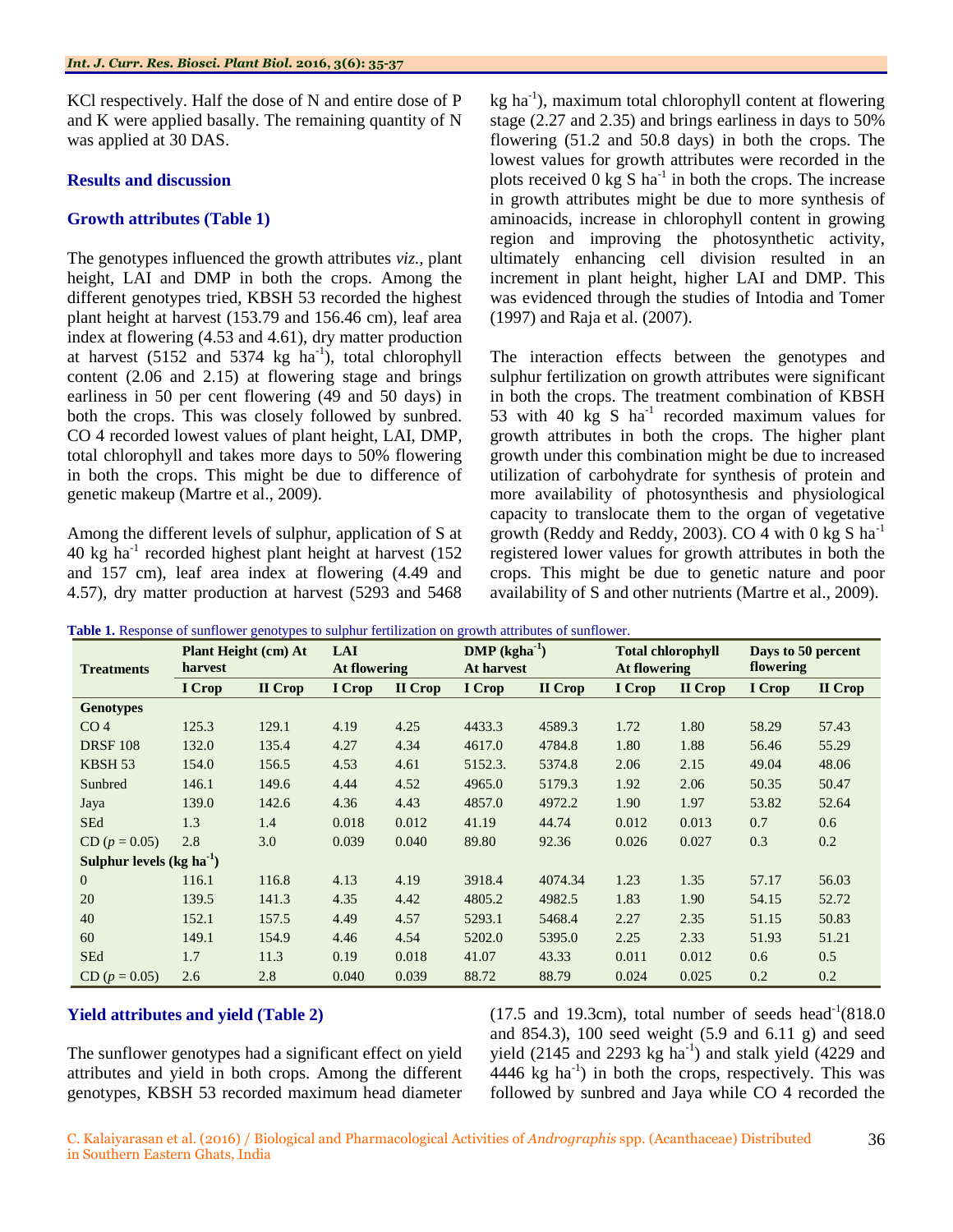minimum values for yield attributes and yield in both the crops. These results are in line with the findings of Yousuf et al. (1989) and Vasudevan et al. (2002).

Sulphur levels significantly influenced the yield components and yield in both the crops. Among the different levels, S at 40 kg  $ha^{-1}$  produced maximum head diameter (18.6 and 20.4cm) total number of seeds head<sup>-1</sup> (866.3 and 902.3), 100 seed weight (6.16) and 6.42 g) and seed yield  $(2178$  and  $2278$  kg ha<sup>-1</sup>) and

stalk yield  $(4422 \text{ and } 4483 \text{ kg ha}^{-1})$  in both the crops. This is due to the vital role by sulphur in the formation of amino acids had a favorable effect on yield attributes due to proper portioning of photosynthetic from source to sink (Sarkar and Mallick, 2009). The least values for yield attributes were recorded under the treatment  $0$  kg S ha<sup>-1</sup> could be due to poor availability of S and other nutrients. The results are in line with the findings of Poonkodi and Poomurugesan (2005).

|  |  |  |  |  |  | Table 2. Response of sunflower genotypes to sulphur fertilization on yield attributes and yield of sunflower. |
|--|--|--|--|--|--|---------------------------------------------------------------------------------------------------------------|
|--|--|--|--|--|--|---------------------------------------------------------------------------------------------------------------|

| <b>Treatments</b>          | <b>Head diameter</b><br>(cm) |         | Total no. of seeds<br>$head-1$ |         | 100 seed weight<br>(g) |         | Seed yield<br>$(kg ha^{-1})$ |         | <b>Stalk yield</b><br>$(kg ha-1)$ |         |
|----------------------------|------------------------------|---------|--------------------------------|---------|------------------------|---------|------------------------------|---------|-----------------------------------|---------|
|                            | I Crop                       | II Crop | I Crop                         | II Crop | I Crop                 | II Crop | I Crop                       | II Crop | I Crop                            | II Crop |
| <b>Genotypes</b>           |                              |         |                                |         |                        |         |                              |         |                                   |         |
| CO <sub>4</sub>            | 15.7                         | 16.7    | 670.3                          | 700.5   | 5.61                   | 5.80    | 1518                         | 1574    | 3742                              | 3791    |
| <b>DRSF 108</b>            | 16.2                         | 17.6    | 579.8                          | 736.7   | 5.69                   | 5.88    | 1669                         | 1231    | 3898                              | 3984    |
| KBSH <sub>53</sub>         | 17.5                         | 19.3    | 818.0                          | 854.3   | 5.90                   | 6.11    | 2145                         | 2293    | 4229                              | 4446    |
| Sunbred                    | 17.01                        | 18.7    | 778.1                          | 816.8   | 5.83                   | 6.04    | 1967                         | 2090    | 4204                              | 4273    |
| Jaya                       | 16.5                         | 18.3    | 743.1                          | 779.3   | 5.75                   | 5.95    | 1803                         | 1921    | 4050                              | 4105    |
| <b>SEd</b>                 | 0.19                         | 0.20    | 15.63                          | 16.6    | 0.03                   | 0.034   | 68.5                         | 71.1    | 74.6                              | 75.4    |
| $CD (p = 0.05)$            | 0.09                         | 0.09    | 7.6                            | 7.9     | 0.014                  | 0.016   | 34.2                         | 30.9    | 37.3                              | 36.8    |
| Sulphur levels $(kg ha-1)$ |                              |         |                                |         |                        |         |                              |         |                                   |         |
| $\overline{0}$             | 12.6                         | 13.7    | 522.8                          | 557.0   | 4.95                   | 5.11    | 1178                         | 1275    | 3362                              | 3394    |
| 20                         | 16.5                         | 17.8    | 729.7                          | 761.6   | 5.77                   | 5.88    | 1809                         | 1907    | 4062                              | 4152    |
| 40                         | 18.6                         | 20.4    | 866.3                          | 902.3   | 6.16                   | 6.42    | 2178                         | 2278    | 4422                              | 4483    |
| 60                         | 18.5                         | 20.2    | 853.2                          | 889.2   | 6.15                   | 6.41    | 2117                         | 2230    | 4253                              | 4413    |
| <b>SEd</b>                 | 0.18                         | 0.19    | 14.6                           | 14.9    | 0.028                  | 0.031   | 67.4                         | 63.6    | 73.2                              | 75.4    |
| $CD (p = 0.05)$            | 0.08                         | 0.09    | 7.1                            | 7.1     | 0.013                  | 0.014   | 33.7                         | 30.4    | 36.6                              | 36.8    |

The interaction effect between genotypes and sulphur levels were found to be significant in both the crops. Among the different combinations tried, KBSH 53 along with  $40 \text{ kg } S$  ha<sup>-1</sup> registered higher values for yield components and yield in both the crops. This might be due to availability of S and other nutrients enhanced the yield attributing characters which finally increased the yield of the crops (Raja et al., 2007). The least values of yield attributes and yield were recorded under the treatment combination of CO4 with  $0$  kg S ha<sup>-1</sup>. This could be due to inadequate availability of S and other nutrients (Govindarasu et al., 1998).

#### **Conflict of interest statement**

Authors declare that they have no conflict of interest.

#### **References**

Aguirrezabal, L., Martre, P., Pereyra-Irujo, G., Izquierdo, N., Allard, V., 2009. Management and breeding strategies for the improvement of grain and oil quality. In: Crop

Physiology. Academic Press, San Diego, CA, USA. pp.387-421.

- Govindarasu, R., Sivasubramanian, P., Manian, K., 1998. Analysis of seed yield and yield components in sesame at coastal Karaikal. J. Indian Soc. Coastal Agric. Res. 7, 95-97.
- Intodia, S. K., Tomar, O.P., 1997. Effect of sulphur application on growth and yield of sunflower (*Helianthus annuus* L). Ind. J. Agri. Sci. 67(1), 46-47.
- Poonkodi, P., Poomurugesan, A.V., 2005. Efficacy of sulphur on growth and yield of sunflower (*Helianthus annuus* L.) Andhra Agric. J. 52(3 & 4), 600-601.
- Raja, A., Omar Hattab, K., Gurusawmy, L., Vembu, G., Suganya, K. S., 2007. Sulphur application on growth, yield and quality of sesame varieties. Int. J. Agric. Res. 2, 599-606.
- Reddy, Y. R., Reddy, P.M., 2003. Yield, quality and economics of sunflower as influenced by nitrogen and sulphur nutrition. J. Oilseeds Res. 20(1), 131-132.
- Sakal, R., Singh, A. P., Choudhary, B. C., Shahi, B., 2001. Sulphur status of Usifluvents and response of cops to sulphur application. Fert. News. 46(10), 61-65.
- Sarkar, R. K., Mallick, R.B., 2009. Effect of nitrogen, sulphur and foliar spray of nitrate salts on performance of spring